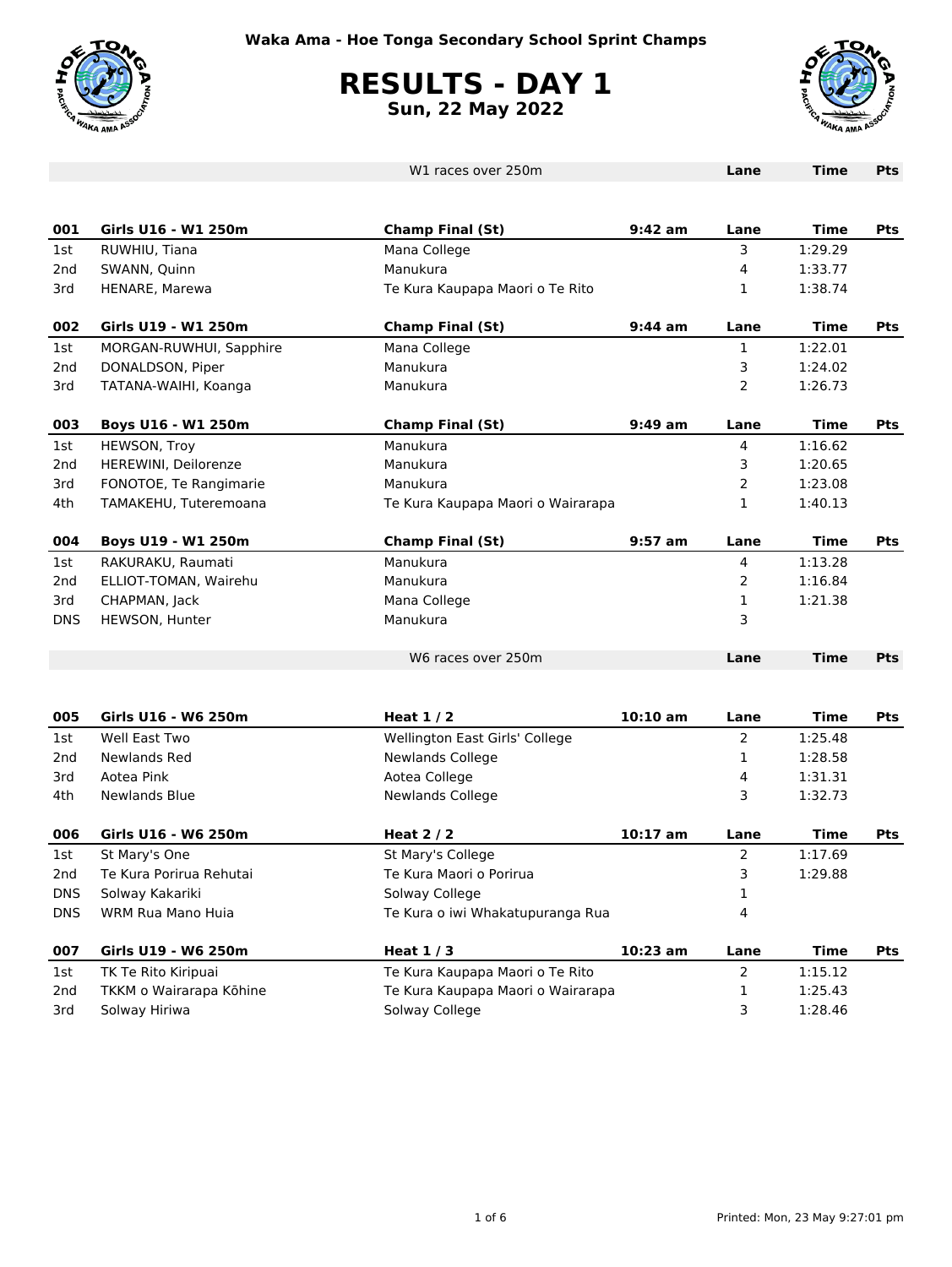



| 008             | Girls U19 - W6 250m            | Heat $2/3$                        | 10:28 am   | Lane           | <b>Time</b> | <b>Pts</b> |
|-----------------|--------------------------------|-----------------------------------|------------|----------------|-------------|------------|
| 1st             | Mana                           | Mana College                      |            | 3              | 1:16.35     |            |
| 2nd             | Te Kura Porirua Raukawakawa    | Te Kura Maori o Porirua           |            | 1              | 1:17.75     |            |
| 3rd             | Te Kura A Iwi O Kokohuia       | Te Kura o Kokohuia                |            | 2              | 1:20.87     |            |
| 009             | Girls U19 - W6 250m            | Heat $3/3$                        | $10:35$ am | Lane           | <b>Time</b> | Pts        |
| 1st             | Manukura MANUKURA              | Manukura                          |            | 1              | 1:13.71     |            |
| 2 <sub>nd</sub> | Well East One                  | Wellington East Girls' College    |            | 3              | 1:26.85     |            |
| <b>DNS</b>      | Well Girls' WGC One            | Wellington Girls' College         |            | 2              |             |            |
| 010             | Y7/8 - W6 250m                 | Heat $1/1$                        | 10:40 am   | Lane           | <b>Time</b> | Pts        |
| 1st             | Hukatai (Girls)                | Te Kura Maori o Porirua           |            | 1              | 1:24.02     |            |
| 2nd             | Kokohuia teina (Boys)          | Te Kura o Kokohuia                |            | 2              | 1:27.15     |            |
| 3rd             | Kapiti (Boys)                  | Te Kura Maori o Porirua           |            | 3              | 1:31.36     |            |
| 4th             | TKKM o Wairarapa whakaranu     | Te Kura Kaupapa Maori o Wairarapa |            | 4              | 1:36.89     |            |
| 011             | Boys U16 - W6 250m             | Heat $1/1$                        | $10:53$ am | Lane           | Time        | <b>Pts</b> |
| 1st             | <b>Newlands Boys</b>           | Newlands College                  |            | 4              | 1:17.31     |            |
| 2nd             | TKKM o Wairarapa Tāne          | Te Kura Kaupapa Maori o Wairarapa |            | 2              | 1:18.35     |            |
| 3rd             | Te Kura Porirua Whitireia      | Te Kura Maori o Porirua           |            | 1              | 1:20.10     |            |
| 4th             | Aotea Blue                     | Aotea College                     |            | 3              | 1:25.75     |            |
| 012             | Boys U19 - W6 250m             | Heat $1/3$                        | $10:56$ am | Lane           | Time        | Pts        |
| 1st             | Manukura AORANGI               | Manukura                          |            | $\mathbf{1}$   | 1:03.36     |            |
| 2 <sub>nd</sub> | Te Kura Porirua Te Mana o Kupe | Te Kura Maori o Porirua           |            | 4              | 1:10.14     |            |
| 2 <sub>nd</sub> | Te Kura A Iwi O Kokohuia       | Te Kura o Kokohuia                |            | 2              | 1:13.17     |            |
| 013             | Boys U19 - W6 250m             | Heat $2/3$                        |            | Lane           | Time        | <b>Pts</b> |
|                 |                                |                                   |            |                |             |            |
| 014             | Boys U19 - W6 250m             | Heat $3/3$                        | $11:02$ am | Lane           | Time        | <b>Pts</b> |
| 1st             | Mana                           | Mana College                      |            | $\overline{2}$ | 1:12.43     |            |
| 2 <sub>nd</sub> | NZ J19 World Sprints           |                                   |            | 4              | 2:55.40     |            |
| 3rd             | NZ J19 Black Broncos           |                                   |            | 3              | 2:57.50     |            |
| 015             | Girls U16 - W6 250m            | <b>Plate Final</b>                | 11:06 am   | Lane           | <b>Time</b> | Pts        |
| 1st             | Aotea Pink                     | Aotea College                     |            | 2              | 1:28.21     |            |
| 2nd             | Newlands Blue                  | Newlands College                  |            | 3              | 1:31.48     |            |
| 016             | Girls U16 - W6 250m            | <b>Champ Final</b>                | $11:11$ am | Lane           | <b>Time</b> | Pts        |
| 1st             | St Mary's One                  | St Mary's College                 |            | 2              | 1:13.91     |            |
| 2 <sub>nd</sub> | Newlands Red                   | Newlands College                  |            | 1              | 1:25.19     |            |
| 3rd             | Te Kura Porirua Rehutai        | Te Kura Maori o Porirua           |            | 4              | 1:27.36     |            |
| 4th             | Well East Two                  | Wellington East Girls' College    |            | 3              | 1:33.15     |            |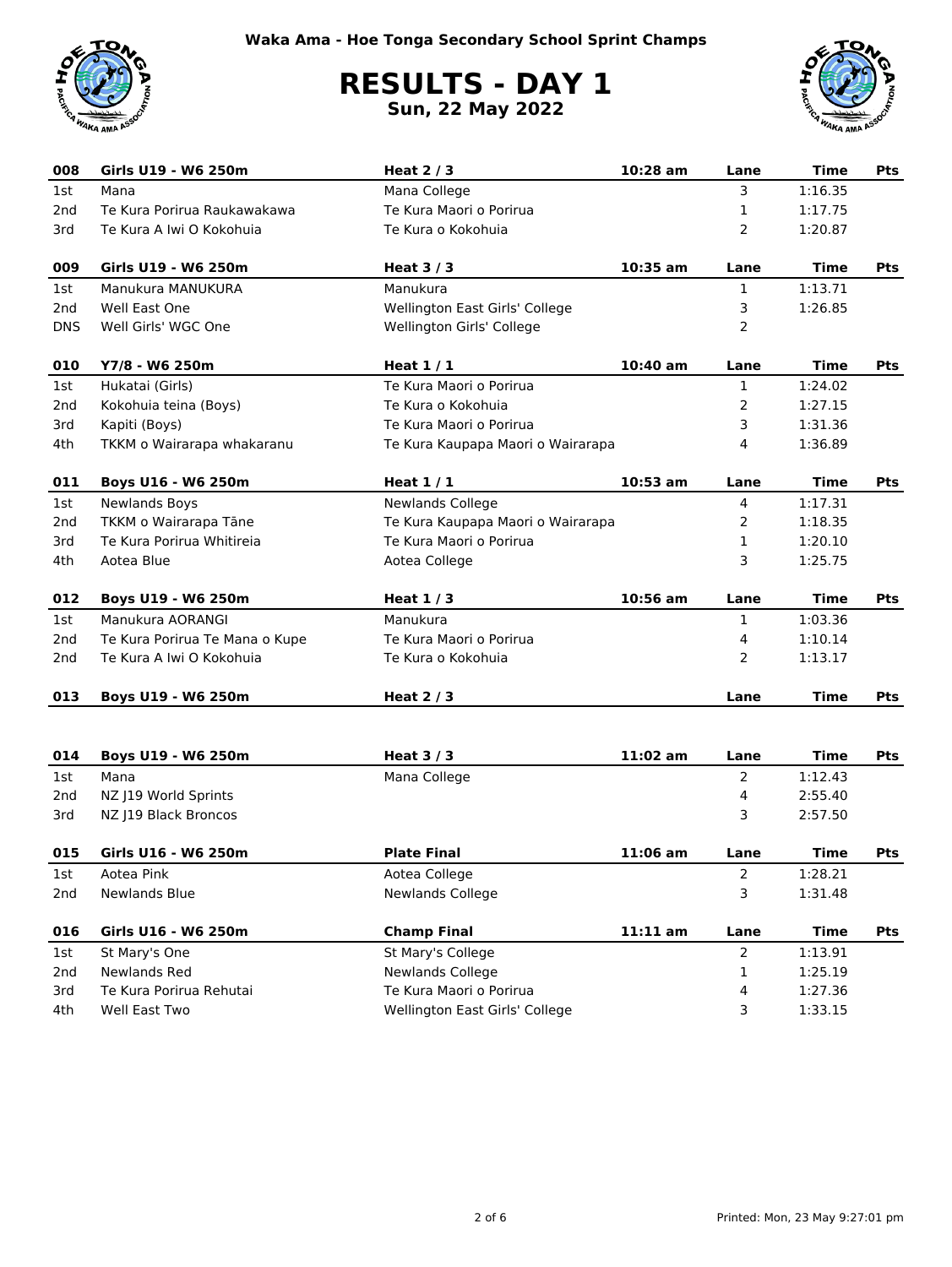



| 017             | Girls U19 - W6 250m            | <b>Bowl Final</b>                 |            | Lane           | Time        | <b>Pts</b> |
|-----------------|--------------------------------|-----------------------------------|------------|----------------|-------------|------------|
|                 |                                |                                   |            |                |             |            |
| 018             | Girls U19 - W6 250m            | <b>Plate Final</b>                | $11:20$ am | Lane           | Time        | <b>Pts</b> |
| 1st             | Te Kura A Iwi O Kokohuia       | Te Kura o Kokohuja                |            | 2              | 1:28.42     |            |
| 2nd             | Solway Hiriwa                  | Solway College                    |            | 4              | 1:29.04     |            |
| 3rd             | TKKM o Wairarapa Kōhine        | Te Kura Kaupapa Maori o Wairarapa |            | 3              | 1:34.19     |            |
| 4th             | Well East One                  | Wellington East Girls' College    |            | $\mathbf{1}$   | 1:43.18     |            |
| 019             | Girls U19 - W6 250m            | <b>Champ Final</b>                | 11:26 am   | Lane           | Time        | Pts        |
| 1st             | Manukura MANUKURA              | Manukura                          |            | 2              | 1:16.08     |            |
| 2nd             | TK Te Rito Kiripuai            | Te Kura Kaupapa Maori o Te Rito   |            | 3              | 1:17.90     |            |
| 3rd             | Mana                           | Mana College                      |            | $\mathbf{1}$   | 1:19.85     |            |
| 4th             | Te Kura Porirua Raukawakawa    | Te Kura Maori o Porirua           |            | 4              | 1:21.57     |            |
| 020             | Y7/8 - W6 250m                 | <b>Champ Final (St)</b>           | 11:32 am   | Lane           | Time        | Pts        |
| 1st             | Hukatai (Girls)                | Te Kura Maori o Porirua           |            | 3              | 1:33.56     |            |
| 2nd             | Kapiti (Boys)                  | Te Kura Maori o Porirua           |            | 2              | 1:37.26     |            |
| 3rd             | Kokohuia teina (Boys)          | Te Kura o Kokohuja                |            | 1              | 1:40.91     |            |
| 4th             | TKKM o Wairarapa whakaranu     | Te Kura Kaupapa Maori o Wairarapa |            | 4              | 1:58.54     |            |
| 021             | Boys U16 - W6 250m             | <b>Champ Final (St)</b>           | 11:41 am   | Lane           | Time        | Pts        |
| 1st             | <b>Newlands Boys</b>           | Newlands College                  |            | $\overline{2}$ | 1:21.99     |            |
| 2nd             | Te Kura Porirua Whitireia      | Te Kura Maori o Porirua           |            | 3              | 1:26.51     |            |
| 3rd             | TKKM o Wairarapa Tāne          | Te Kura Kaupapa Maori o Wairarapa |            | 4              | 1:27.58     |            |
| 4th             | Aotea Blue                     | Aotea College                     |            | 1              | 1:31.65     |            |
| 022             | Boys U19 - W6 250m             | <b>Bowl Final</b>                 |            | Lane           | <b>Time</b> | <b>Pts</b> |
|                 |                                |                                   |            |                |             |            |
| 023             | Boys U19 - W6 250m             | <b>Plate Final</b>                | $11:57$ am | Lane           | Time        | <b>Pts</b> |
| 1st             | NZ J19 Black Broncos           |                                   |            | 3              | 0:59.73     |            |
| 2 <sub>nd</sub> | NZ J19 World Sprints           |                                   |            | 2              | 1:02.21     |            |
| 024             | Boys U19 - W6 250m             | <b>Champ Final</b>                | $11:52$ am | Lane           | Time        | Pts        |
| 1st             | Manukura AORANGI               | Manukura                          |            | 2              | 1:05.90     |            |
| 2nd             | Te Kura Porirua Te Mana o Kupe | Te Kura Maori o Porirua           |            | 3              | 1:11.40     |            |
| 3rd             | Mana                           | Mana College                      |            | 1              | 1:14.52     |            |
| 4th             | Te Kura A Iwi O Kokohuia       | Te Kura o Kokohuia                |            | 4              | 1:16.54     |            |
|                 |                                | W6 races (turns) over 500m        |            | Lane           | <b>Time</b> | <b>Pts</b> |
| 025             | Girls U16 - W6 500m            |                                   | 12:32 pm   | Lane           | <b>Time</b> | <b>Pts</b> |
| 1st             |                                | Heat $1/2$<br>Solway College      |            | $\mathbf{1}$   | 3:15.74     |            |
|                 | Solway Kakariki                |                                   |            |                |             |            |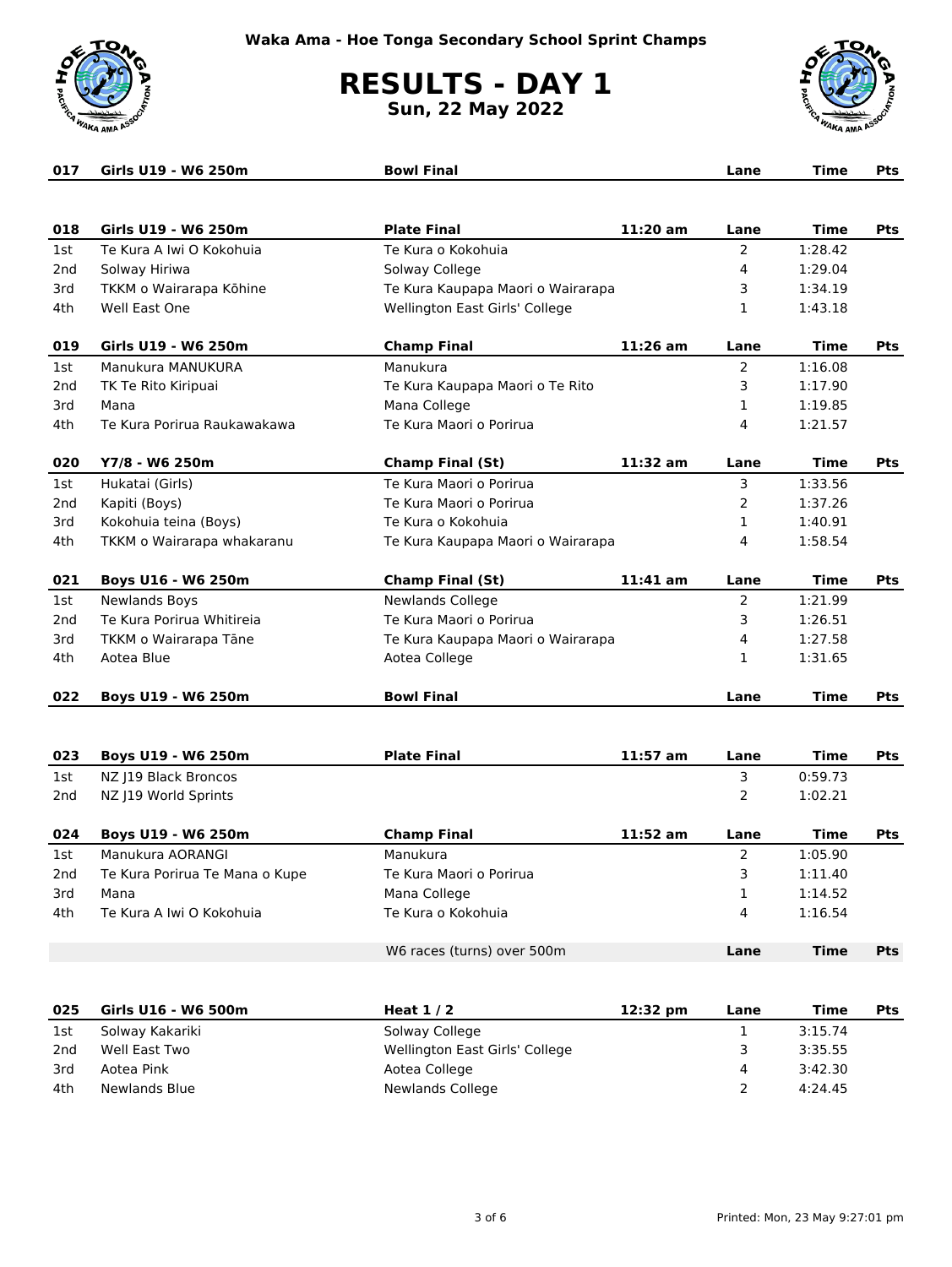

|  | <b>Sun, 22 May 2022</b> |
|--|-------------------------|
|  |                         |

| 026             | Girls U16 - W6 500m            | Heat $2/2$                        | 12:39 pm  | Lane           | <b>Time</b> | Pts        |
|-----------------|--------------------------------|-----------------------------------|-----------|----------------|-------------|------------|
| 1st             | St Mary's Two                  | St Mary's College                 |           | 2              | 3:07.40     |            |
| 2nd             | Te Kura Porirua Rehutai        | Te Kura Maori o Porirua           |           | 4              | 3:36.16     |            |
| 3rd             | Newlands Red                   | <b>Newlands College</b>           |           | 3              | 3:52.58     |            |
| <b>DNS</b>      | <b>WRM Rua Mano Huja</b>       | Te Kura o iwi Whakatupuranga Rua  |           | 1              |             |            |
| 027             | Girls U19 - W6 500m            | Heat $1/3$                        | 12:46 pm  | Lane           | Time        | Pts        |
| 1st             | TK Te Rito Kiripuai            | Te Kura Kaupapa Maori o Te Rito   |           | 4              | 3:07.27     |            |
| 2 <sub>nd</sub> | Te Kura A Iwi O Kokohuia       | Te Kura o Kokohuia                |           | 2              | 3:22.41     |            |
| 3rd             | Solway Hiriwa                  | Solway College                    |           | 1              | 3:34.33     |            |
| 4th             | TKKM o Wairarapa Kōhine        | Te Kura Kaupapa Maori o Wairarapa |           | 3              | 3:36.14     |            |
| 028             | Girls U19 - W6 500m            | Heat $2/3$                        | 12:57 pm  | Lane           | Time        | <b>Pts</b> |
| 1st             | Manukura MANUKURA              | Manukura                          |           | 4              | 2:55.53     |            |
| 2nd             | Mana                           | Mana College                      |           | 3              | 3:03.63     |            |
| 3rd             | Te Kura Porirua Raukawakawa    | Te Kura Maori o Porirua           |           | 1              | 3:13.72     |            |
| 4th             | Well East One                  | Wellington East Girls' College    |           | 2              | 4:09.00     |            |
| 029             | Girls U19 - W6 500m            | Heat $3/3$                        |           | Lane           | Time        | <b>Pts</b> |
|                 |                                |                                   |           |                |             |            |
| 030             | Y7/8 - W6 500m                 | Heat $1/1$                        | $1:04$ pm | Lane           | <b>Time</b> | Pts        |
| 1st             | Hukatai (Girls)                | Te Kura Maori o Porirua           |           | 4              | 3:36.80     |            |
| 2nd             | Kokohuia teina (Boys)          | Te Kura o Kokohuia                |           | 1              | 3:37.92     |            |
| 3rd             | TKKM o Wairarapa whakaranu     | Te Kura Kaupapa Maori o Wairarapa |           | 2              | 3:52.34     |            |
| 4th             | Kapiti (Boys)                  | Te Kura Maori o Porirua           |           | 3              | 4:00.64     |            |
| 031             | Boys U16 - W6 500m             | Heat $1/1$                        | $1:14$ pm | Lane           | <b>Time</b> | <b>Pts</b> |
| 1st             | TKKM o Wairarapa Tāne          | Te Kura Kaupapa Maori o Wairarapa |           | 4              | 3:01.51     |            |
| 2nd             | Aotea Navy                     | Aotea College                     |           | 1              | 3:01.94     |            |
| 3rd             | <b>Newlands Boys</b>           | Newlands College                  |           | 2              | 3:10.83     |            |
| 4th             | Te Kura Porirua Whitireia      | Te Kura Maori o Porirua           |           | 3              | 3:19.15     |            |
| 032             | <b>Boys U19 - W6 500m</b>      | Heat $1/3$                        |           | Lane           | <b>Time</b> | Pts        |
|                 |                                |                                   |           |                |             |            |
| 033             | Boys U19 - W6 500m             | Heat $2/3$                        |           | Lane           | <b>Time</b> | Pts        |
| 1st             | NZ J19 World Sprints           |                                   |           | $\mathbf{1}$   | 5:08.14     |            |
| 2nd             | NZ J19 Black Broncos           |                                   |           | $\overline{2}$ | 5:12.44     |            |
| 034             | Boys U19 - W6 500m             | Heat $3/3$                        | $1:27$ pm | Lane           | <b>Time</b> | <b>Pts</b> |
| 1st             | Manukura AORANGI               | Manukura                          |           | 3              | 2:42.48     |            |
| 2nd             | Te Kura Porirua Te Mana o Kupe | Te Kura Maori o Porirua           |           | 4              | 2:47.85     |            |
| 3rd             | Mana                           | Mana College                      |           | 1              | 2:55.87     |            |
| 4th             | Te Kura A Iwi O Kokohuia       | Te Kura o Kokohuia                |           | 2              | 2:56.55     |            |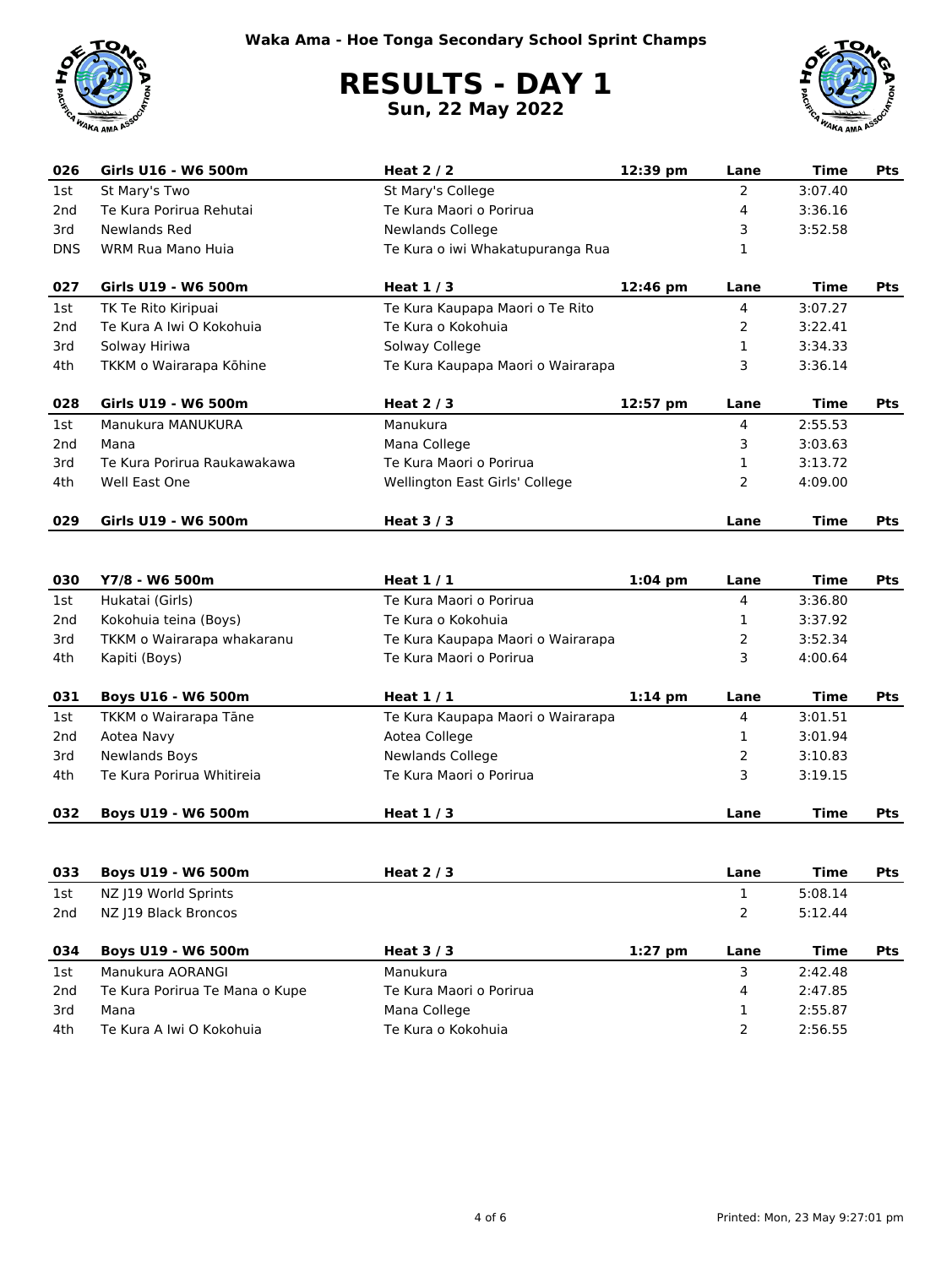



| 035             | Girls U16 - W6 500m         | <b>Plate Final</b>                | $1:35$ pm | Lane           | <b>Time</b> | Pts |
|-----------------|-----------------------------|-----------------------------------|-----------|----------------|-------------|-----|
| 1st             | Aotea Pink                  | Aotea College                     |           | 2              | 3:48.39     |     |
| 2nd             | Newlands Red                | Newlands College                  |           | 3              | 4:10.53     |     |
| 3rd             | Newlands Blue               | Newlands College                  |           | 1              | 4:19.28     |     |
| 036             | Girls U16 - W6 500m         | <b>Champ Final</b>                | $1:42$ pm | Lane           | Time        | Pts |
| 1st             | St Mary's Two               | St Mary's College                 |           | 2              | 3:07.68     |     |
| 2nd             | Solway Kakariki             | Solway College                    |           | 3              | 3:22.02     |     |
| 3rd             | Te Kura Porirua Rehutai     | Te Kura Maori o Porirua           |           | 4              | 3:38.41     |     |
| 4th             | Well East Two               | Wellington East Girls' College    |           | 1              | 3:39.73     |     |
|                 |                             |                                   |           |                |             |     |
| 037             | Girls U19 - W6 500m         | <b>Bowl Final</b>                 |           | Lane           | Time        | Pts |
| 038             | Girls U19 - W6 500m         | <b>Plate Final</b>                | $1:53$ pm | Lane           | <b>Time</b> | Pts |
| 1st             | Te Kura A Iwi O Kokohuia    | Te Kura o Kokohuia                |           | 2              | 3:18.36     |     |
| 2nd             | Solway Hiriwa               | Solway College                    |           | 3              | 3:26.79     |     |
| 3rd             | TKKM o Wairarapa Kōhine     | Te Kura Kaupapa Maori o Wairarapa |           | 1              | 3:28.01     |     |
| 4th             | Well East One               | Wellington East Girls' College    |           | 4              | 3:46.84     |     |
|                 |                             |                                   |           |                |             |     |
| 039             | Girls U19 - W6 500m         | <b>Champ Final</b>                | $1:59$ pm | Lane           | Time        | Pts |
| 1st             | Manukura MANUKURA           | Manukura                          |           | $\overline{2}$ | 2:52.78     |     |
| 2nd             | Mana                        | Mana College                      |           | 3              | 3:06.76     |     |
| 3rd             | TK Te Rito Kiripuai         | Te Kura Kaupapa Maori o Te Rito   |           | 1              | 3:08.25     |     |
| 4th             | Te Kura Porirua Raukawakawa | Te Kura Maori o Porirua           |           | 4              | 3:40.38     |     |
| 040             | Y7/8 - W6 500m              | <b>Champ Final (St)</b>           | $2:18$ pm | Lane           | Time        | Pts |
| 1st             | Hukatai (Girls)             | Te Kura Maori o Porirua           |           | $\overline{2}$ | 3:23.17     |     |
| 2 <sub>nd</sub> | Kokohuia teina (Boys)       | Te Kura o Kokohuia                |           | 4              | 3:47.31     |     |
| 3rd             | Kapiti (Boys)               | Te Kura Maori o Porirua           |           | 3              | 3:48.73     |     |
| 4th             | TKKM o Wairarapa whakaranu  | Te Kura Kaupapa Maori o Wairarapa |           | 1              | 3:56.31     |     |
| 041             | Boys U16 - W6 500m          | <b>Champ Final (St)</b>           | 2:29 pm   | Lane           | <b>Time</b> | Pts |
| 1st             | TKKM o Wairarapa Tāne       | Te Kura Kaupapa Maori o Wairarapa |           | $\mathbf{1}$   | 2:58.43     |     |
| 2nd             | Aotea Navy                  | Aotea College                     |           | 3              | 3:04.12     |     |
| 3rd             | Te Kura Porirua Whitireia   | Te Kura Maori o Porirua           |           | 2              | 3:07.95     |     |
| 4th             | <b>Newlands Boys</b>        | <b>Newlands College</b>           |           | 4              | 3:08.76     |     |
| 042             | Boys U19 - W6 500m          | <b>Bowl Final</b>                 |           | Lane           | Time        | Pts |
| 043             | Boys U19 - W6 500m          | <b>Plate Final</b>                | $2:09$ pm | Lane           | <b>Time</b> | Pts |
| 1st             | NZ J19 World Sprints        |                                   |           | $\overline{2}$ | 5:09.75     |     |
| 2nd             | NZ J19 Black Broncos        |                                   |           | $\mathbf{1}$   | 5:13.47     |     |
|                 |                             |                                   |           |                |             |     |